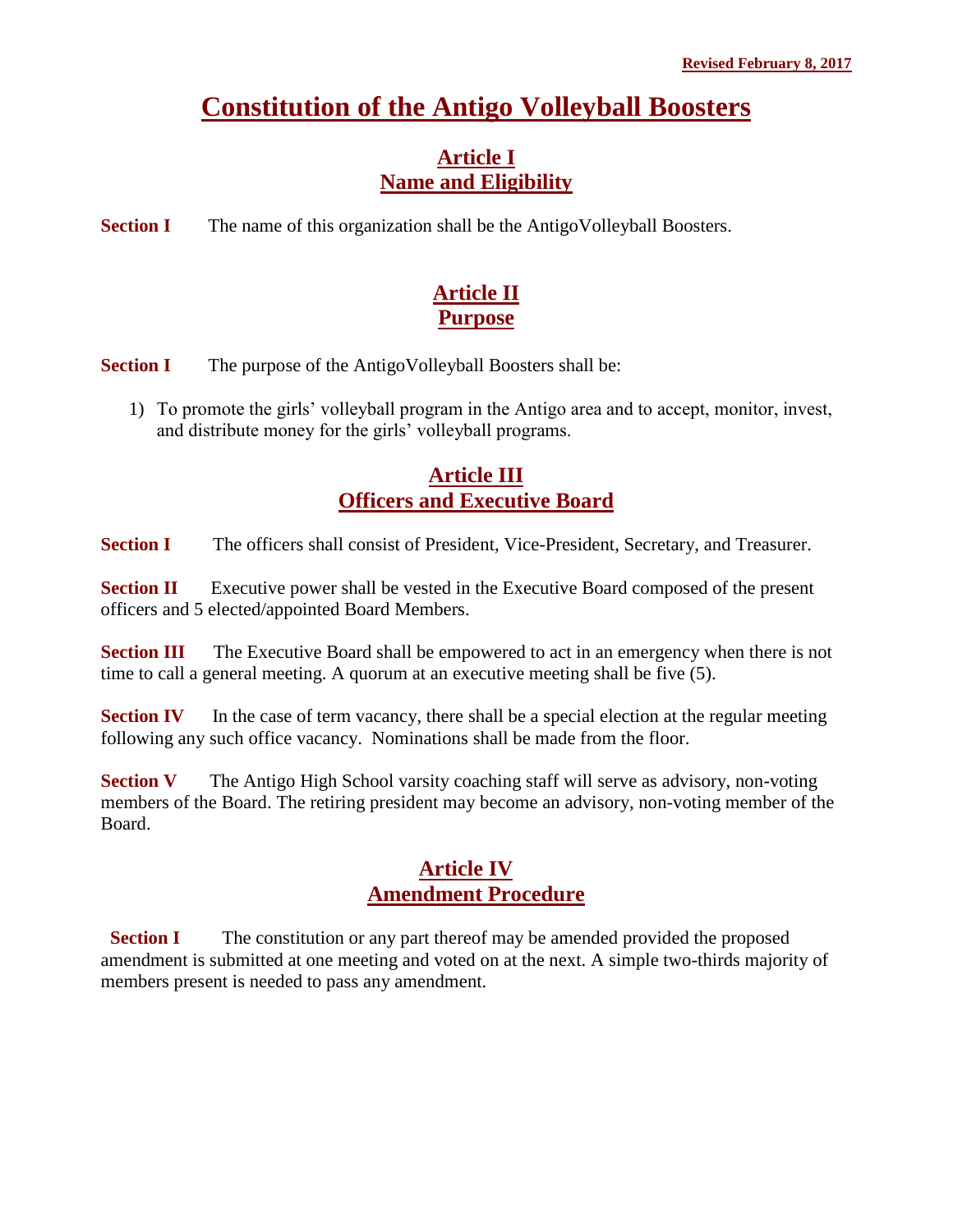## **By-Laws**

#### **Article I Duties of the Officers**

**Section I** The duties of the President shall be:

- 1) To consult with the Executive Board and varsity coaching staff, prepare the meeting agenda, and preside at all meetings.
- 2) To call a special meeting when deemed necessary.
- 3) To appoint special committees whenever needed.

**Section II** The Vice-President shall preside at meetings in the absence of the President and be prepared to assume the presidential duties should the President become ill or incapacitated. The Vice-President will oversee fundraising activities.

**Section III** The Secretary shall keep the minutes of all meetings, submit those minutes for approval at the following meeting and email a copy to all members and provide paper copies upon request.

**Section IV** The duties of the Treasurer shall be:

- 1) Receive all money and keep an accurate record of all receipts and disbursements.
- 2) Keep a complete record of any accounts receivable.
- 3) Pay all bills that are signed by the President and/or authorized committee chairpersons.
- 4) Present a financial statement at each monthly meeting to include bills paid, receipts and account balances.

#### **Article II Meetings**

**Section I** The biannual meetings of the Antigo Volleyball Boosters shall be in March and August. Notice of annual meetings will be given at least two weeks prior to the meeting.

**Section II** Regular meetings shall be held the third Wednesday of every month.

**Section III** A quorum of the Executive Board- all must be present to make any amendments to the constitution or by-laws.